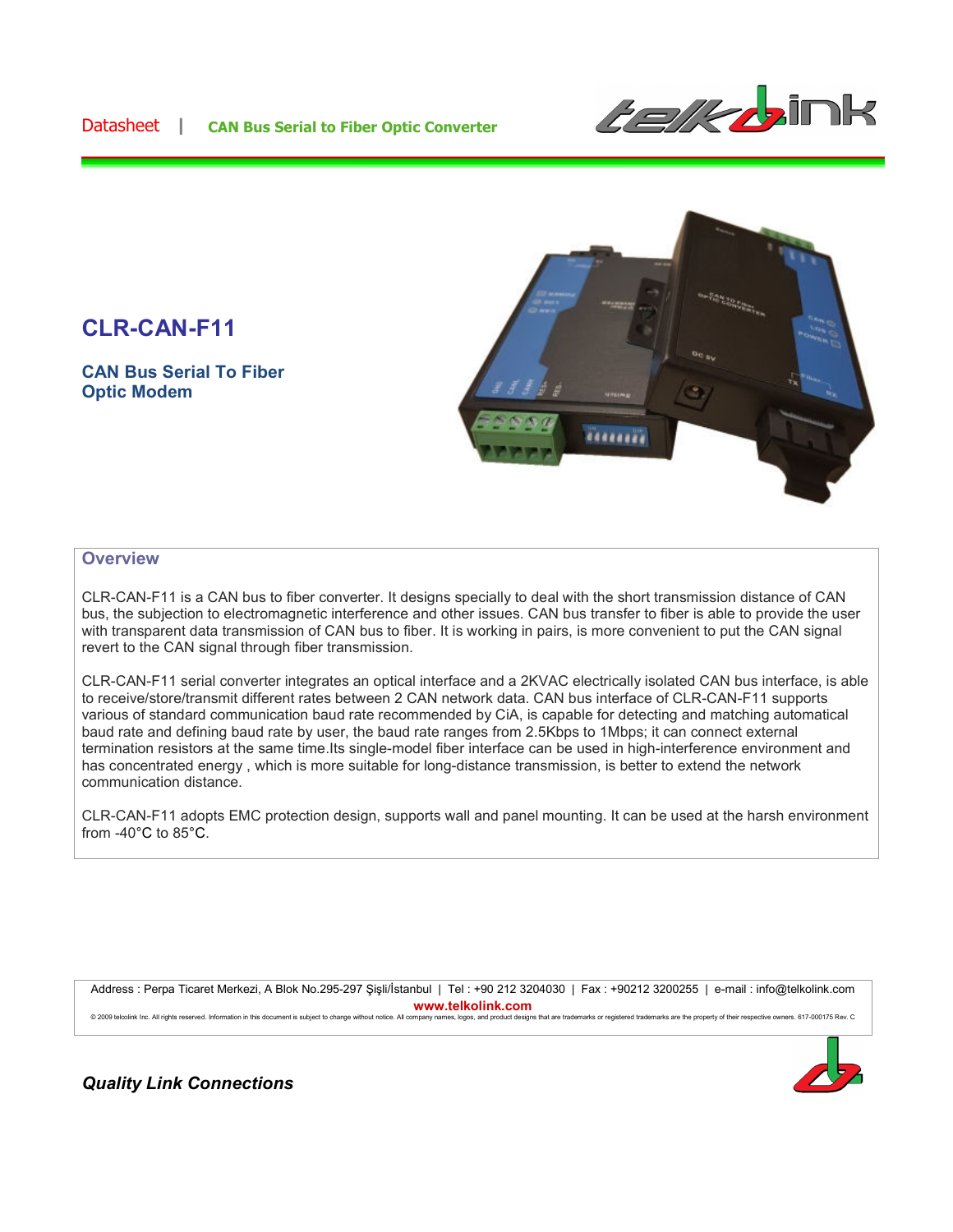## **CLR-CAN-F11 – CAN Bus Serial To Fiber Optic Modem**



### **Features**

- Support CAN2.0A and CAN2.0B protocol, conform to the ISO/DIS 11898
- Integrate1 UTD CAN interface and 1 optical interface
- CAN interface supports auto-detect baud rate and user-defined baud rate, the baud rate matches the range of 2.5k~1Mbps
- Support optic fiber transmit CAN network data
- Extend transmission distance to 15 KM
- CAN interface has electrical isolation protection with 2KVAC isolation voltage; Supports 8KV ESD protection(air discharge)
- Port Data Throughput: 1000fps
- Optional installation of external termination resistors
- Industrial design, IP40 protection
- Support DIN-Rail and wall mounting installation
- Working Temperature: -40~85°C

## **Specifications**

#### **Fiber Interface**

Interface Type: single optical port or dual optical port, SC/ST/FC optional Fiber Type: single-mode/multi-mode Wavelength: 1310nm

#### **CAN Interface**

Standard: CAN2.0A, CAN2.0B CAN Signal: GND, CANL, CANH Baud Rate: 2.5K ~ 1000K bps Interface Resistor: 120ohm external Terminator optional Port Node: load capacity supports 110 nodes Interface Protection: 2KVAC isolation protection, 8KV ESD protection(air discharge) Interface Type: 5PIN terminals

#### **Transmit Distance**

CAN Interface: 40m~10Km Single-model Fiber: 0~15Km

#### **Indicator**

CAN:CAN channel status indicator LOS: Network error status indicator Power: Power indicator

#### **Power**

Input Voltage: 5VDC No-load Power: 1.385W@5VDC Full Power:1.310W@5VDC

#### **Mechanical Structure**

Shell: IP40 protection grade, high-strength metal casing Installation: Wall-mount and Panel-mount Weight: 237g Size (H\*W\*L): 22mm x 69mm x 10mm